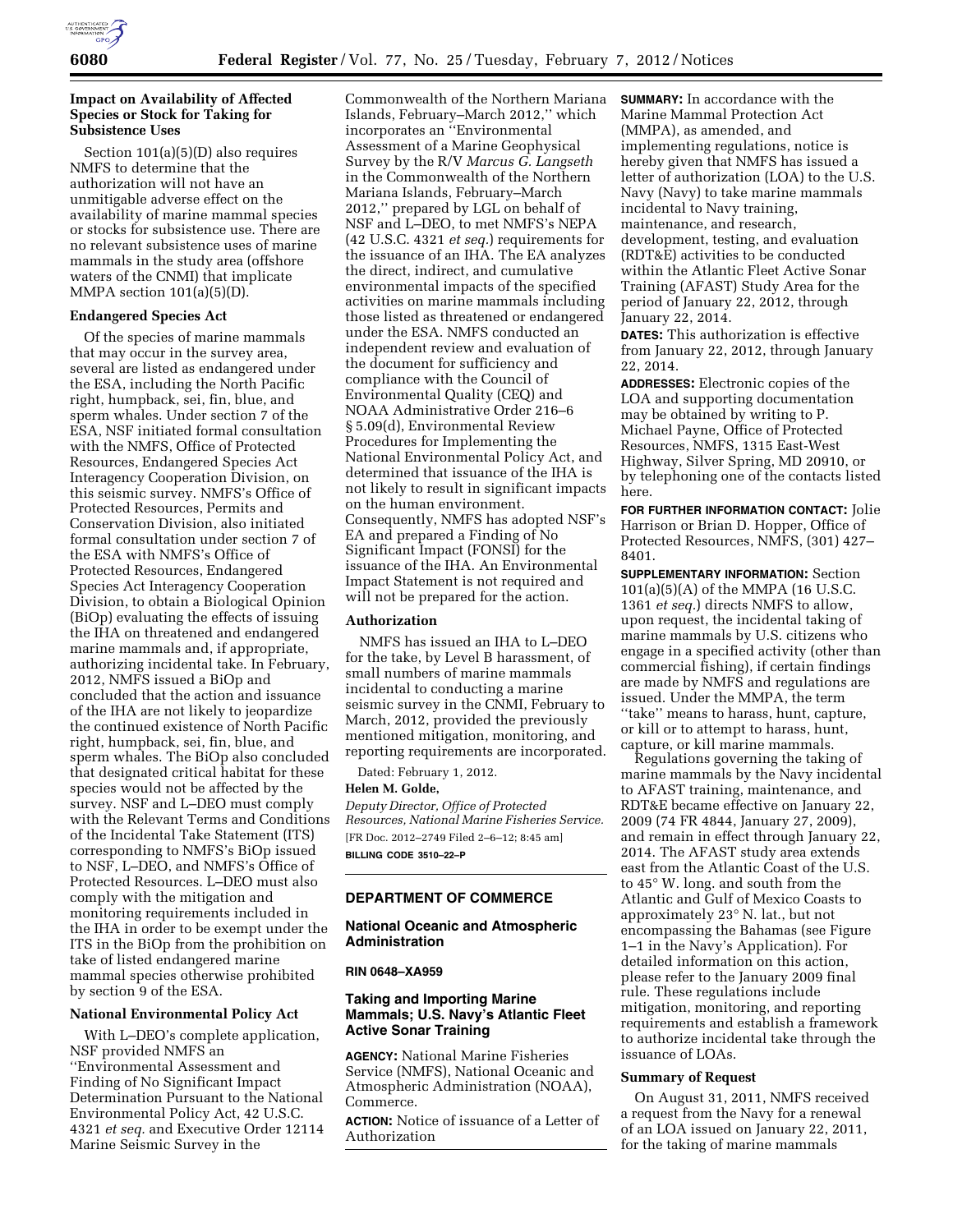incidental to training and research activities conducted within the AFAST Study Area under regulations issued on January 22, 2009 (74 FR 4844, January 27, 2009). The Navy has complied with the measures required in 50 CFR 216.244 and 216.245, as well as the associated 2011 LOA, and submitted the reports and other documentation required in the final rule and the 2011 LOA.

# **Summary of Activity Under the 2011 LOA**

As described in the Navy's exercise reports (both classified and unclassified), in 2011, the training activities conducted by the Navy were within the scope and amounts authorized by the 2011 LOA and the levels of take remain within the scope and amounts contemplated by the final rule. The Navy conducted seven major anti-submarine warfare strike group training exercises in 2011, including one Integrated Anti-Submarine Warfare Course (IAC II), two Joint Task Force Exercises (JTFEX), two Composite Training Unit Exercises (COMPTUEX) with IAC IIs, and two Southeaster Anti-Submarine Warfare Integrated Training Initiative exercises SEASWITI).

# **Planned Activities and Estimated Take for 2012 and 2013**

In 2012 and 2013, the Navy expects to conduct the same type and amount of training identified in the 2011 LOA. Therefore, for 2012 and 2013, NMFS authorizes the same amount of take that was authorized in 2011.

# **Summary of Monitoring, Reporting, and Other Requirements Under the 2011 LOA**

#### *Annual Exercise Reports*

The Navy submitted their classified and unclassified 2011 exercise reports within the required timeframes and the unclassified report is posted on NMFS' Web site: *[http://www.nmfs.noaa.gov/pr/](http://www.nmfs.noaa.gov/pr/permits/incidental.htm) [permits/incidental.htm.](http://www.nmfs.noaa.gov/pr/permits/incidental.htm)* NMFS has reviewed both reports and they contain the information required by the 2011 LOA. The reports indicate the amounts of different types of training that occurred from August 2, 2010, through August 1, 2011. As mentioned above, the Navy conducted seven major antisubmarine warfare training exercises addressed in the rule (the rule analyzed the likely impacts from 39 coordinated unit level training exercises and seven strike group training exercises).

The reports also list specific information gathered when marine mammals were detected by Navy watchstanders, such as how far an

animal was from the vessel, whether sonar was in use, and whether it was powered or shut down. This information indicates that the Navy implemented the safety zone mitigation measures as required. No instances of obvious behavioral disturbance were reported by the Navy watchstanders in their 153 marine mammal sightings totaling 693 animals. Furthermore, safety zones were adhered to, and vessels and aircraft applied mitigation measures when marine mammals were observed within the requisite zones. To summarize, there were a total of 5 sightings of 24 marine mammals for all AFAST Major Training Exercises for reporting (MTERs) at ranges less than 1,000 yards (914 m) during which midfrequency active sonar (MFAS) was in use. Of these 5 total MTER MFAS sightings, there were 4 sightings of 23 dolphins, 0 sightings of whales, 0 sightings of pinnipeds and 1 sighting of 1 sea turtle. There were a total of 4 mitigation events triggered by these sightings, which resulted in two sonar power downs (range to animal < 1,000 yards (914 m)) and two shut down (range to animal  $< 200$  yards  $(183 \text{ m})$ ). During two of these mitigation events sonar was unnecessarily shut down, once when the observed range of a whale was in excess of 1,000 yards (914 m), and once due to passively receiving mammal vocalizations where the range to the animal could not be determined.

#### *2011 Monitoring*

The Navy conducted the monitoring required by the 2011 LOA and described in the Monitoring Plan, which included aerial and vessel surveys of sonar and exercises by dedicated MMOs, as well as passive acoustic monitoring utilizing high frequency acoustic recording packages (HARPs) and pop-up buoys, and marine mammal tagging, tracking, and biopsy sampling. The Navy submitted their 2011 Monitoring Report, which is posted on NMFS' Web site (*[http://www.nmfs.noaa.gov/pr/permits/](http://www.nmfs.noaa.gov/pr/permits/incidental.htm)  [incidental.htm](http://www.nmfs.noaa.gov/pr/permits/incidental.htm)*), within the required timeframe. The Navy included a summary of their 2011 monitoring effort and results (beginning on page 9 of the monitoring report) and the specific reports for each individual effort are presented in the appendices. Navyfunded marine mammal monitoring accomplishments within the AFAST study area occurred from August 2, 2010 to August 1, 2011.

#### **Visual Surveys**

The majority of monitoring effort for the reporting period was conducted in two locations, Onslow Bay and the Jacksonville (JAX) Operating Area

(OPAREA), with an extension of survey effort off Cape Hatteras. These locations serve as the primary study areas for longitudinal baseline monitoring efforts and are also the primary locations for coordinated Anti-Submarine Warfare (ASW) exercise monitoring events. These monitoring efforts and their findings, if available, will be discussed in greater detail below.

The baseline monitoring program consists of year-round multidisciplinary monitoring through the use of shipboard and aerial visual surveys (24 days each annually), photo identification studies, biopsy sampling, and passive acoustic monitoring. Surveys are conducted year-round using established track lines and standard distance sampling techniques. During the reporting period, aerial surveys were planned monthly in both Onslow Bay and JAX, and monthly surveys were initiated off of Cape Hatteras. In Onslow Bay, aerial surveys were conducted on 13 days between August 2010 and April 2011, and aerial observers reported sightings of five identifiable species of marine mammals. In JAX, aerial surveys were conducted on 27 days during the reporting period, and aerial observers reported sightings of seven identifiable species of marine mammals. Aerial survey effort was shifted from Onslow Bay to Cape Hatteras in May 2011. At the Cape Hatteras, aerial surveys were conducted on 6 days between May 2011 and July 2011, and aerial observers reported 39 sightings of nine identifiable species of marine mammals.

Vessel surveys were conducted in both Onslow Bay and JAX during the reporting periods. Vessel-based surveys were also initiated off of Cape Hatteras in July 2011. Vessel-based observers in Onslow Bay reported sightings of two identifiable species of marine mammals. Over 1,300 digital images were taken for species identification and individual recognition. Vessel surveys in JAX reported sightings of two identifiable species of marine mammals. Approximately 1,260 digital images were taken for the purposes of species identification and individual recognition. Vessel surveys off Cape Hatteras reported sightings of seven identifiable species of marine mammals. Approximately 5,700 digital images were taken for the purposes of species identification and individual recognition.

## **2011 Behavioral Response Study and Biopsy Sampling**

In conjunction with the vessel surveys off Cape Hatteras, researchers from Duke University and Woods Hole Oceanographic Institution conducted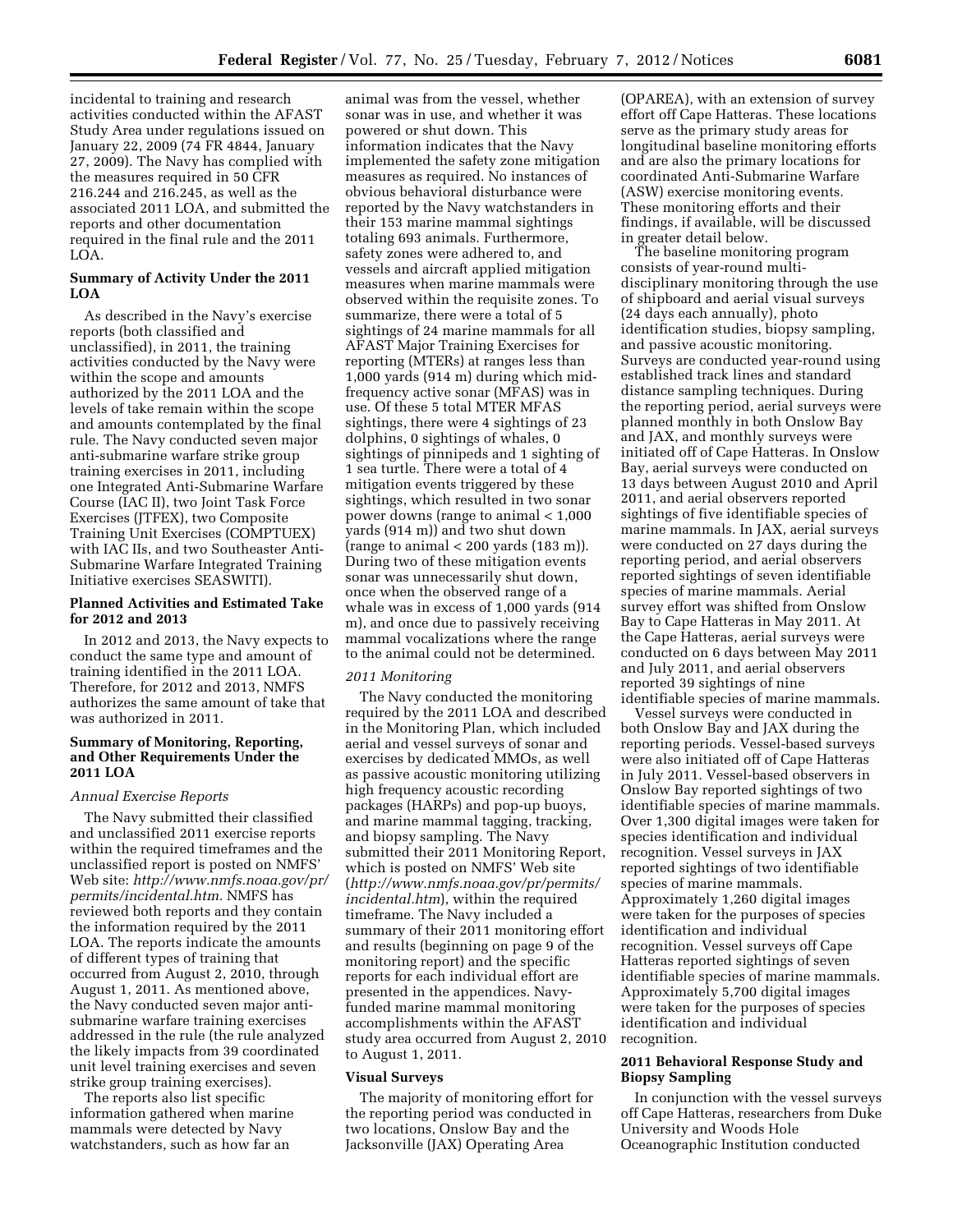two controlled exposure experimental playbacks on pilot whales on June 4 and June 7, 2011 as part of an ongoing behavioral response study. During the study, researchers conducted controlled exposure experimental playbacks with six pilot whales along the continental shelf break off Cape Hatteras. Each whale was equipped with a DTAG for recording data. The DTAG is a small, lightweight tag that is placed on a whale using a carbon-fiber pole and attaches to the animal via four silicon suction cups. The DTAG is equipped with a pressure sensor, three-axis magnetometer and accelerometers that measure depth, heading, pitch, and roll, at a rate of five times per second. The tag contains two hydrophones that record sound and a VHF antenna that allows radio tracking of animals while they are at the surface and facilitates re-location of the tag upon release from the animal. Data are archived on the tag during deployment and later downloaded for calibration and analysis. In general, the duration of tag deployments vary and tags can either be released by a programmed release mechanism or by the animal's actions that result in shedding the device (*i.e.,* breaching, coming into physical contact with other animals, *etc.*). For this study, the DTAG was programmed to release after a 4 hour period.

The 4-hour experimental periods consisted of: A 1-hour pre-exposure period; a 1-hour experimental or control period; a second 1-hour experimental or control period; and a 1-hour postexposure period. During the entire 4 hours, detailed, standardized behavioral observations of the focal (tagged) whale and its group were collected from one of the small vessels using a 5-minute point sampling protocol. During the experimental periods, the R/V Volute repeatedly approached the tagged whale with the Simrad EK60 scientific echo sounder turned on. The Volute made the same series of approaches during the control period, but with the echo sounder turned off. The choice of order of the control and experimental treatments was randomized for each whale. Five additional 4-hour focal follows on pilot whales were conducted without the echo sounder or control treatments. Data from these tagging efforts will be analyzed in Matlab to generate descriptive metrics for the diving and acoustic behavior of each whale. These include time-depth profiles for the duration of the tag deployment.

In addition, over the duration of the entire field project in the Cape Hatteras survey area, the research team was able to collect 23 biopsy samples from

bottlenose dolphins (13), Atlantic spotted dolphins (6), and short-finned pilot whales (4). There was one more skin sample from a short-finned pilot whale that was obtained from the suction cup of a DTAG. Researchers focus on these species to address the following: (1) Differentiating two forms of bottlenose dolphins (to date, all samples have been collected from the pelagic white-peducle form); (2) examining the taxonomic identity of the small-bodied, pelagic form of Atlantic spotted dolphins; and (3) determining the gender of tagged short-finned pilot whales. Each tissue sample was subsampled and a reference sample supplied to the NMFS Southeast Fisheries Science Center's Marine Mammal Molecular Genetics Laboratory in Lafayette, Louisiana.

### **Passive Acoustic Monitoring and Acoustic Analysis**

Two passive acoustic systems were used in conjunction with the AFAST monitoring projects in Onslow Bay and JAX—a multi-element towed array used during vessel surveys and bottommounted high-frequency acoustic recorder packages (HARPs). Passive acoustic monitoring was not conducted off Cape Hatteras during the reporting period (August 2, 2010 through August 1, 2011). The towed array was deployed on one day of surveys during August 2010 in Onslow Bay. A total of three acoustic detections were made, one of which was identified to species. Two HARPs were deployed for over 10 months in Onslow Bay during the reporting period. In JAX, the towed array was deployed on one day of surveys during October 2010. A total of three acoustic detections were made, one of which was identified to species. Four HARP deployments were made in JAX during the reporting period. Very large datasets were collected and a thorough analysis of all acoustic data is currently underway.

Since the 2010 AFAST Annual Report, data analyses have been underway on PAM data collected in Onslow Bay and JAX. In Onslow Bay, marine mammal vocalization data collected from the towed-array during vessel-based surveys were analyzed to identify species. For whistles, 624 whistles from four species and 48 sightings were analyzed using Classification and Regression Tree (CART) analysis. Clicks from five species recorded in Onslow Bay and off Cape Hatteras were analyzed following methods similar to Soldevilla *et al.*  (2008) to identify the species to which the clicks belong. Distinct clicks were only found for Risso's dolphins.

Coordinated ASW exercise monitoring studies are one of the primary components being used to address specific monitoring questions presented in the AFAST monitoring plan and LOA. Both passive acoustic and visual monitoring methods have been employed to address before/after (aerial surveys) and before/during/after (passive acoustics) monitoring requirements. During this reporting period, vessel-based monitoring that included towed passive acoustic array was conducted during December 3–5, 2010 in conjunction with an ASW exercise in the JAX OPAREA. Thirty acoustic detections of cetaceans were collected during nearly 27 hours of survey effort. Thirteen detections were classified as sperm whales; five detections were classified as sperm whales and delphinids (vocalizing simultaneously); one detection was classified as sperm whales and possible beaked whales; and 11 detections were classified as delphinids. During the previous reporting period, two focused ASW exercise passive acoustic monitoring efforts were conducted in the JAX OPAREA, each included the deployment of 9 pop-up buoys arranged in an array configuration. The goal was to establish intensive short-term (20–30 day) passive acoustic monitoring before, during, and after specific ASW exercises. Analysis of data from both deployments is still in progress.

Deployment of nine pop-up units was planned and attempted in December 2010 to coincide with an ASW training exercise in the JAX OPAREA; however, weather conditions and safety concerns prevented the deployment of the devices.

In September 2011, the Navy deployed 12 JASCO Autonomous Multichannel Acoustic Recorders (AMARs) sampling at 96 kHz for approximately 30 days in the JAX OPAREA. The AMARs were deployed approximately 10 days prior to the planned 5-day ASW exercise and remained active for approximately 10 days following the exercise. The goal of this monitoring effort is to establish short-term (20–30 days) PAM before, during, and after a specific ASW exercise. Analysis of the collected data will be conducted once recovery has been completed.

Aerial surveys were coordinated before and after two ASW training events during the reporting period. Aerial monitoring was conducted August 9–10, 2010 in good to fair sighting conditions, for an ASW exercise in the VACAPES OPAREA. The second survey was conducted December 3–5, 2010 in poor sighting conditions in the JAX OPAREA. During the August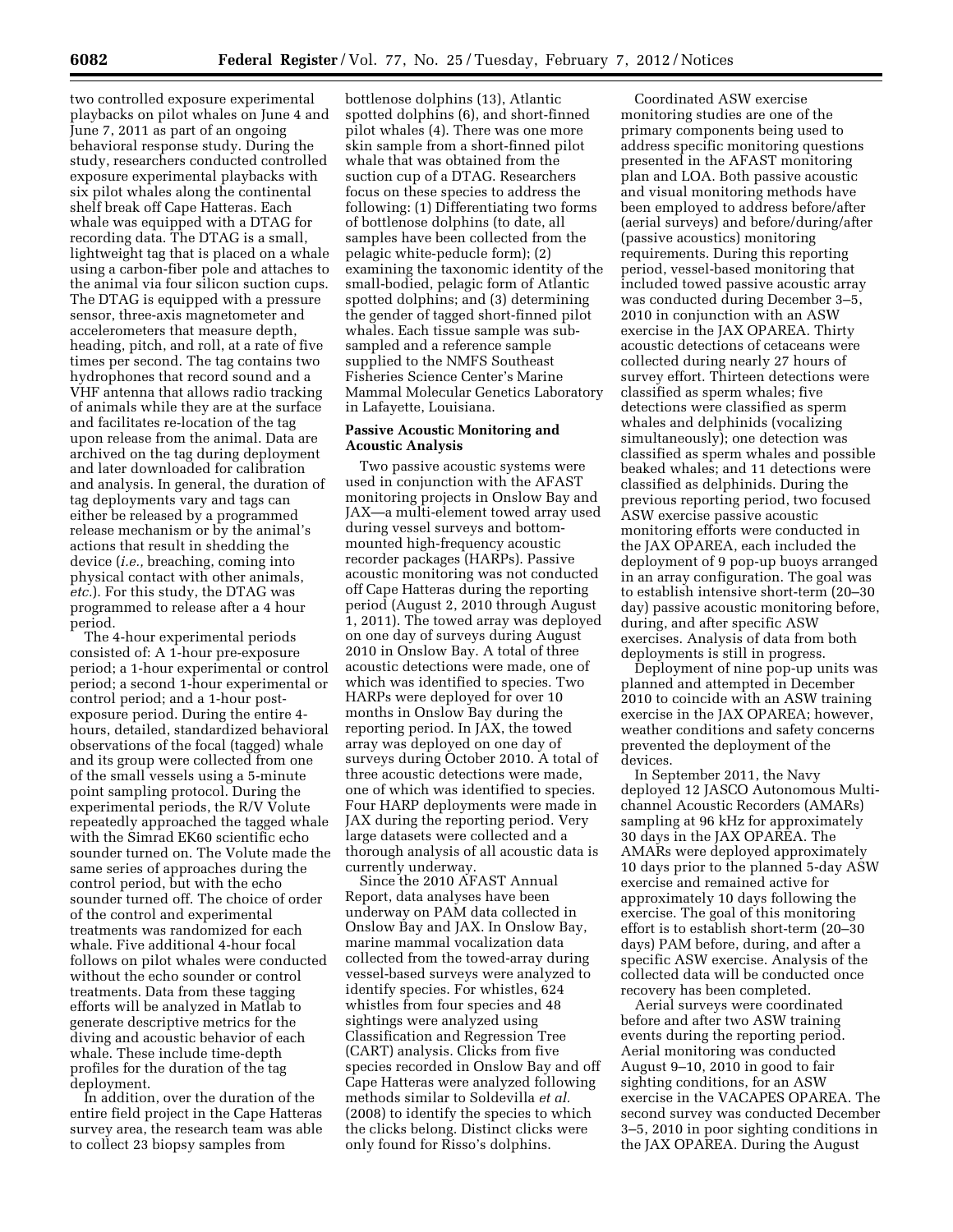2010 survey, there were a total of seven sightings recorded: one group of bottlenose dolphins; two groups of short-finned pilot whales; one group of sperm whales; two groups of pantropical spotted dolphins; and one group of unidentified dolphins. During the December 2010 survey, there were two sightings of cetaceans (unidentified species).

#### **Marine Mammal Observations and Lookout Effectiveness Study**

During the reporting period, coordination of Navy marine mammal observers (MMOs) for ASW exercise was not possible because of logistic constraints and training exercise schedules. The remainder of this section will focus on the progress made to date on the Navy

#### **Lookout Effectiveness Study**

To date, the Navy has successfully completed four Lookout Effectiveness data collection trials. The primary functions of these efforts were to test and refine lookout observation methodology. Of the four studies, one was completed in Hawaii, one was completed in Southern California, and two were completed off the coast of Jacksonville, FL. Each study had four trained biologists acting as MMOs, observing from sunrise to sunset each day while underway, to assess the effectiveness of the Navy lookout team and to obtain data to characterize the possible exposure of marine species to MFAS.

On a parallel track with the field protocol development process, methods are being developed for using the data generated by these experiments to estimate the probability of animals entering the harassment zone undetected. An analysis method to allow for intermittent availability is also being developed because many marine mammal species remain at (or close to) the surface for significant periods between dives, and are ''intermittently available'' for detection. As a proof of concept, both the instantaneous and intermittent availability models to data collection will be applied and the Navy will provide results in next year's annual monitoring report.

In conclusion, the Navy's implementation of the monitoring plan accomplished several goals, which contribute to a larger body of data intended to better characterize the abundance, distribution, life history, and behaviors of the species in the AFAST study area. In general, the monitoring conducted in 2010–2011 satisfied the objectives of the monitoring plan and specifically contributed to the

following: (1) A greater knowledge and understanding of the density and distribution of species within the AFAST study area; (2) the vocalizations of different species, which advances the development of automated classification software; (3) the movement patterns of individual (both vertically in the water column as well as horizontally for the duration of a DTAG deployment); and (4) observable behavioral patterns of marine mammals, before, during, and after exposure to Navy training activities.

Except as described below in the Adaptive Management section, NMFS concludes that the results of these monitoring efforts when taken together with the findings presented in the 2011 exercise report (see Annual Exercise Report section) do not warrant making changes to the current monitoring/ mitigation requirements identified in the LOA. While the data collected by the Navy through monitoring and reporting builds upon the existing body of information in a valuable way, none of the new data contradict, or amend, the assumptions that underlie the findings in the 2009 rule in a manner that would suggest changing the current mitigation or monitoring.

#### *Adaptive Management*

In general, adaptive management allows NMFS to consider new information from different sources to determine (with input from the Navy regarding practicability) if monitoring efforts should be modified if new information suggests that such modifications are appropriate. All of the 5-year rules and LOAs issued to the Navy include an adaptive management component, which includes an annual meeting between NMFS and the Navy. NMFS and the Navy conducted an adaptive management meeting in October, 2011, which representatives from the Marine Mammal Commission participated in, wherein we reviewed the Navy monitoring results through August 1, 2011, discussed other Navy research and development efforts, and discussed other new information that could potentially inform decisions regarding Navy mitigation and monitoring. Based on the implementation of the 2011 monitoring, the Navy proposed some minor modifications to their monitoring plan for 2012, which NMFS agreed were appropriate. Additional details regarding these minor modifications are provided in Section 13 of the Navy's 2011 LOA Application, which may be viewed at: *[http://www.nmfs.noaa.gov/](http://www.nmfs.noaa.gov/pr/permits/incidental.htm) [pr/permits/incidental.htm.](http://www.nmfs.noaa.gov/pr/permits/incidental.htm)* 

# **Integrated Comprehensive Monitoring Report**

The 2010 LOA required that the Navy update the ICMP Plan to reflect development in three areas, specifically: (1) Identifying more specific monitoring sub-goals under the major goals that have been identified; (2) characterizing Navy Range Complexes and study areas within the context of the prioritization guidelines described in the ICMP Plan; and (3) continuing to develop data management, organization and access procedures. The Navy has updated the ICMP Plan as required. Because the ICMP is an evolving Program, we posted the ICMP on NMFS Web site: *[http://](http://www.nmfs.noaa.gov/pr/permits/incidental.htm)  [www.nmfs.noaa.gov/pr/permits/](http://www.nmfs.noaa.gov/pr/permits/incidental.htm) [incidental.htm](http://www.nmfs.noaa.gov/pr/permits/incidental.htm)* and specifically requested input when the 2011 LOA notice published (76 FR 4637, January 26, 2011), which the Navy and NMFS have considered and applied as appropriate.

#### **2011 Monitoring Meeting**

The regulations that established the framework for authorizing the taking of marine mammals incidental to Navy training activities required the Navy, with guidance and support from NMFS, to convene a Monitoring Workshop in 2011 (50 CFR 216.245(k)). The Marine Mammal Monitoring Workshop, which included scientists, representatives from non-governmental organization, and Marine Mammal Commission staff, took place in June 2011. Pursuant to the regulations, this workshop presented a consolidated overview of monitoring activities conducted in 2009 and 2010, as well as the outcomes of selected monitoring-related research. In 2010, the Navy convened a Scientific Advisory Group (SAG), comprised of experts in the fields of marine mammals and underwater acoustics, to review the Navy's current monitoring plans and make recommendations. The results of the SAG's review were also presented at the meeting. Participants engaged in open discussion of the lessons learned, and discussed how to improve the Navy's monitoring plan moving forward.

### **NOAA Workshops**

In a January 19, 2010, letter to the Council on Environmental Quality, NOAA identified the need for two interrelated workshops on marine mammals and sound in the ocean. To address this commitment, NOAA is convening two parallel, focused, relatively small, and product-driven working groups. One will identify and map cetacean ''hot spots'', defined as areas of known, or reasonably